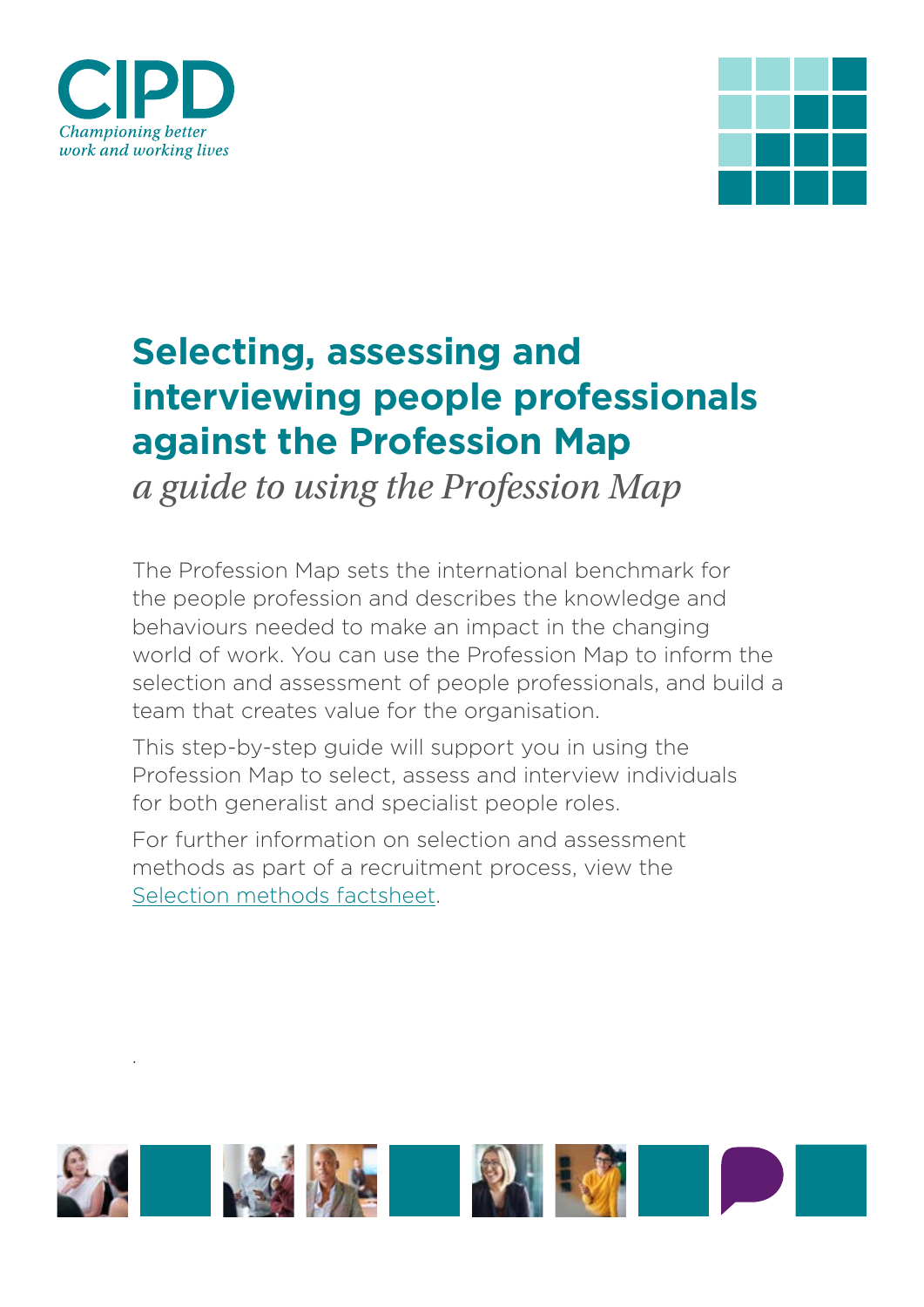# **Step 1**

## Map the role to one of the four levels

Within the **Pro[fession Map](https://peopleprofession.cipd.org/profession-map)**, the standards sit at four levels, each describing a different level of impact people professionals make in the work they do. The [Find your level](https://peopleprofession.cipd.org/find-your-level) section provides a summary and a more detailed description of the levels. Identify which level best maps to the role you're recruiting for using the job description.



Foundation level: Tactical, day-to-day work, delivering immediate and short-term outcomes.



Associate level: Operational work, influencing colleagues and customers to deliver short-term value.



Chartered Member level: Thinking at a strategic level, delivering work that has complexity, and working with and influencing a range of stakeholders to create medium-term value for the organisation.



Chartered Fellow level: Thinking and working at a strategic level, influencing stakeholders across the profession to create long-term organisation value.

## **Step 2**

#### Decide whether the role requires specialist knowledge

As well as the core behaviour and knowledge standards that apply to all people roles, there are nine people specialisms which define the expert knowledge you need in each of these areas.

If you're recruiting for a role that requires specialist expertise, you should use the relevant specialist standards. Although a role may encompass more than one specialism, we'd suggest using two specialisms as a limit.

# **Step 3**

## Identify the key standards for the role

Based on the role mapping produced in steps 1 and 2, evaluate the current level of knowledge against the core knowledge standards (and specialist standards if relevant), and the current approach and confidence against the core behaviour standards for each role, at the appropriate level. This can be done by:

Read the core knowledge, core behaviour and any specialist standards at the level identified in step 1. Identify any key knowledge and behaviour standards which relate to the job description. To help you identify which standards are key for this role, you may want to consider the following questions:

- Which standards are vital to the work, team or organisation now and in the foreseeable future?
- Which standards are most valued in this role by stakeholders, and how might this change in the future?
- Which knowledge areas provide gaps for the wider team to fill and, if filled, would enable the team/ function to have greater impact and add more value in the future?